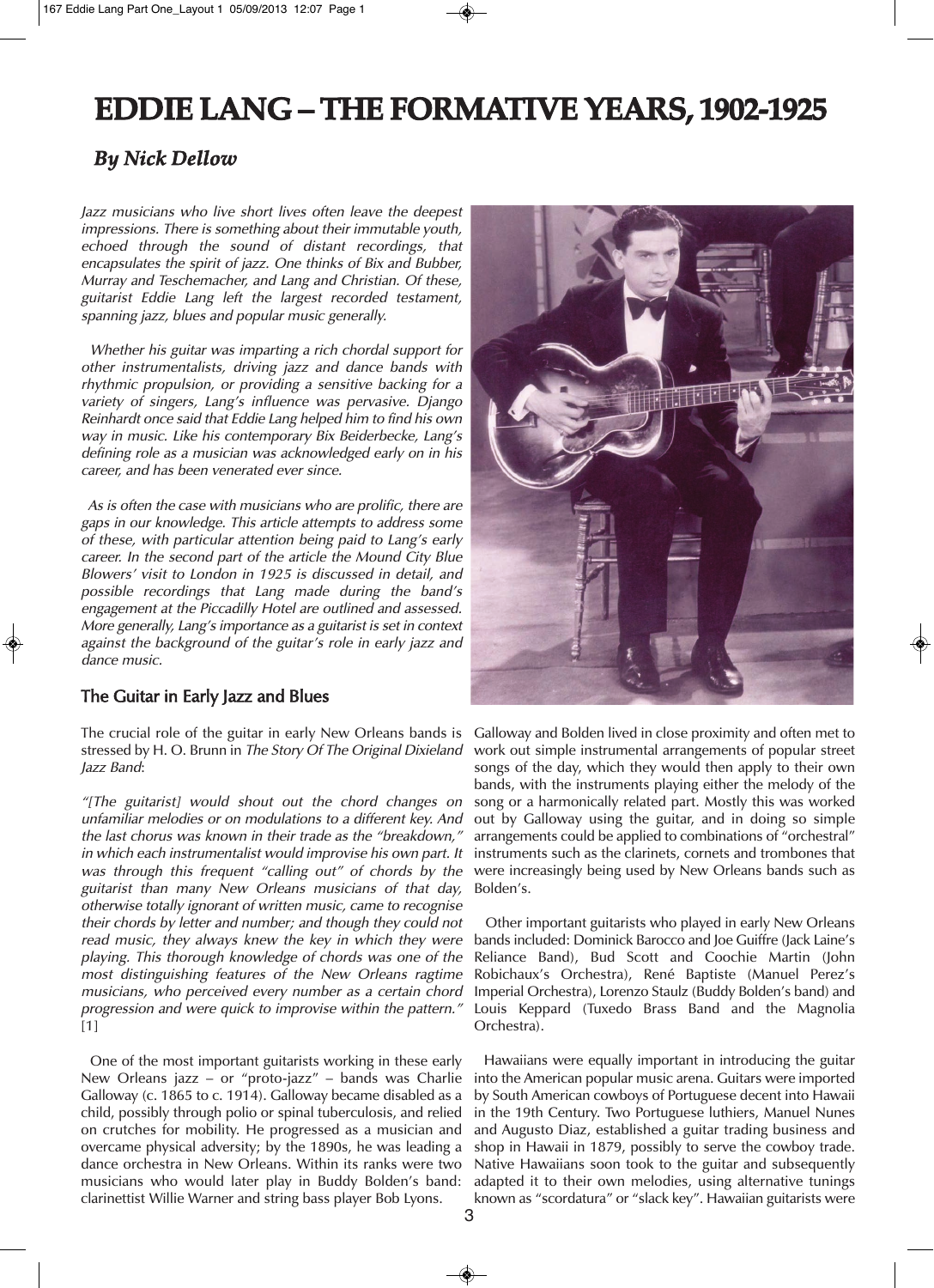touring the West Coast of the USA by the late 19th Century.

Hawaiian music – usually played on "Hawaiian" shaped guitars Eddie Lang was born Salvatore Massaro on October 25th 1902 using a steel slide – became extremely popular during the First in Philadelphia, to Dominic and Carmela Massaro, Italians from World War period and remained so throughout the 1920s and Monteroduni, a small town about 110 miles south-east of 1930s. Amongst the Hawaiian steel guitarists of the 1920s and Rome, who had emigrated to the USA in the 1880s. The 1930s who found fame in America were Sol Hoopii, Joseph Massaro family settled in the Italian district of South

The Hawaiian style of playing also crossed over into the blues genre, with several early blues guitarists adopting the slide guitar. W. C. Handy, the "Father of the Blues", recalled an British magazine *Rhythm,* Eddie Lang described his father as a encounter with a blues guitarist around the beginning of the *"maker of guitars in the old country"* [4]. The extent to which 20th century:

*"One night in Tutwiler, as I nodded in the railroad station while s*peak more than a few words of English. It has also been waiting for a train that had been delayed nine hours, life suggested that he was illiterate, something that would have *suddenly took me by the shoulder and awakened me with a b*een commonplace in the 1880s, not only amongst immigrants start.

guitar beside me while <sup>I</sup> slept. His clothes were rags; his feet 1920 census, he had elevated his station in life to "railway *peeped out of his shoes. His face had on it some of the sadness f*oreman″, suggesting that not only was he a reliable employee of the ages. As he played, he pressed a knife on the strings of but also that both his written and spoken English had the guitar in <sup>a</sup> manner popularized by Hawaiian guitarists who progressed commensurately. used steel bars. The effect was unforgettable. His song, too, struck me instantly: "Goin' where the Southern cross' the *Dog". The singer repeated the line three times, accompanying c*hildren began to play musical instruments at an early age: himself on the guitar with the weirdest music I had ever heard." [2]

made few inroads into the mainstream dance band and jazz and he made me an instrument that consisted of a cigar box scene that mushroomed in popularity after the First World War. with a broom handle attached, and strong thread was used as Though the Original Dixieland Jazz Band didn't use a stringed *the strings."* [4] instrument, the small white Dixieland bands that sprang up to cash in on the jazz craze the ODJB created often used a banjo in their rhythm section in place of a piano, with the Frisco Jass years old – Salvatore was given a more conventional guitar, Band being the first such outfit to employ a banjo on recordings made by his father on a scale small enough for the youngest (for Edison in 1917). By the early 1920s, the banjo was more Massaro offspring to reach all the frets. or less ubiquitous in jazz/dance bands.

The situation is neatly summarised by David K. Bradford:

"By the time New Orleans style jazz bands began to be widely when Dominic was promoted) they moved to 738 St. Albans recorded, the tenor banjo – which was louder and crisper Street, just round the corner. This is the address given for the *sounding, and recorded better than the guitar on early* family in*t*he 1920 census. Giuseppe 'Joe' Venuti lived nearby, recording equipment – had replaced the guitar in many bands. on 8th Street, off Clymer Street. As <sup>a</sup> result, we have only <sup>a</sup> fairly small sample of what the guitar sounded like, and how it was played, in the earliest New Orleans ragtime and jazz bands, and then only from and Joe was 12 - and they both attended the local James comparatively later recordings." [3]

reflected the predominance of the instrument in the popular school aged 15. music field. The instrument's body and its resonator were enhanced to increase the instrument's volume so that it could be heard above the dominating brass and woodwind acquired through an unusual set of circumstances. At some instruments of ever larger bands. Various models were point in his early childhood, Lang was involved in a serious available, with the plectrum banjo finding preference in the accident. Columnist Ed Sullivan – later to find fame on television early years, but the tenor banjo becoming increasingly popular – stated that he had been *"Hit by a Philadelphia street car when* after 1910, particularly following Irene and Vernon Castle's *he was a kid, and was forced to bed for a year, and with the* introduction of the Tango in the USA in 1913.

#### Eddie Lang - Early Life and Influences

Kekuku, Frank Ferera, Sam Ku West and "King" Bennie Nawahi. Philadelphia, and eventually raised nine children, of whom Salvatore was the youngest.

<sup>A</sup> lean, loose-jointed Negro had commenced plunking <sup>a</sup> census, Dominic's occupation was "labourer, railroad". By the In an article published in the September 1932 edition of the Dominic could apply his trade as a guitar maker in the New World would have been curtailed by the fact that he did not but the indigenous population too. According to the 1910

As was the case with many Italian families, the Massaro

Despite its crucial role in early New Orleans bands, the guitar a half years. My father was a maker of guitars in the old country, "Most people start their musical education at an early age, and I, being no exception, started at the very tender age of one and

When he was a few years older – probably seven or eight

Eddie Lang's parent's home was at 701 South Marshall Street, Philadelphia, in the heart of the Italian district. The family lived here until at some point (probably just after the First World War

Developments in the construction of banjos during this period Lang started on violin at 8 years old and continued until he left Venuti and Lang were close in age - Eddie was 13 years old Campbell School, where they were also both taught to play the violin - the first instrument of choice for formal music training.

> The violin that Lang began his musical education on was money his family received, they bought him <sup>a</sup> violin".[6] Lang suffered from sporadic periods of illness throughout his life, most of which seem to concern his digestive system. According to Jack Bland, the banjoist of the Mound City Blue Blowers,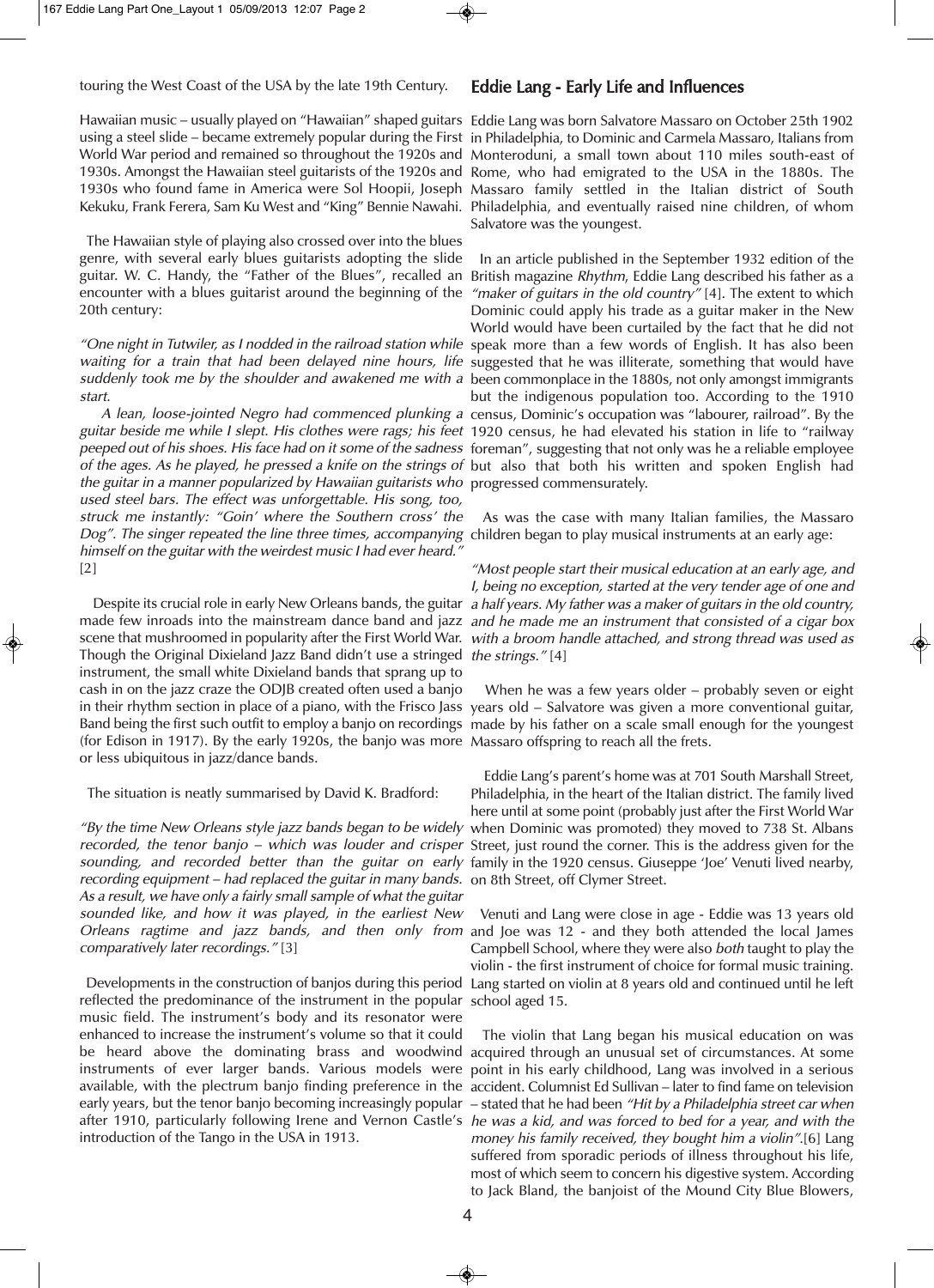was afraid he′d get ulcers″.[7] It has not been possible to verify  *instrument until you know all the fundamentals of music. It′s* suffered as a child. Lang's medical records were unfortunately *fiddle seriously, I had several good teachers."* [5] destroyed in a fire.[8]

music: Professor Ciancarullo, with whom Lang studied for three whereby mostly bass notes on the main beat would be followed years (Ciancarullo had previously played with the Naples by chords on the weak beats interspersed with occasional bass Symphony Orchestra), followed by tuition under Professor runs. This technique was not only applied to vocal Luccantonio. Under their tutelage, Lang was given a thorough accompaniments but also in marches, waltzes, tangos....and grounding in music, including theory and harmony. This formal blues and jazz. musical education also introduced him to European classical composers: Lang developed a particular fondness for Debussy and Ravel. It is said that he also attended the Settlement Music soon developed, as Venuti recalled: School in Philadelphia, but it is not known if the lessons he had here were for violin or guitar. In fact, whether he had any formal *"Eddie and I were kids in the same neighbourhood in* lessons on the guitar is difficult to ascertain. Lang himself stated Philadelphia. We went through grammar school and high that he "fooled around with <sup>a</sup> guitar at home", [3] indicating school together. We used to play <sup>a</sup> lot of mazurkas and polkas. that he was self-taught, while other sources suggest that he may Just for fun we started to play them in four-four. I guess we just have had lessons from at least one or possibly two uncles who liked the rhythm of the guitar. Then we started to slip in some were guitar players. If his father was a guitar maker, as Lang *improvised passages. I'd slip something in and Eddie would* states, then it is likely that he gave his son lessons. Moreover, *pick it up with a variation. Then I'd come back with a variation.* within the close-knit Italian neighbourhood that Lang grew up We'd just sit there and knock each other out." [5] in, there would have been other experienced guitarists who could have taught him.

emphasised by Joe Venuti:

"Formal training? <sup>I</sup> think <sup>a</sup> cousin started to teach me when <sup>I</sup> Venuti playing guitar or mandolin! was about four. Solfeggio, of course. That's the Italian system



James Campbell School in Philadelphia, where both Eddie Lang and Joe Venuti were pupils. Photo courtesy Ray Mitchell.

Lang "didn't like to drink because he had <sup>a</sup> bad stomach and under which you don't bother much about any special if this poor health arose as a direct result of the accident he *the only way to learn music right. Later, when I started to study* 

James Campbell School had two outstanding professors of have emphasised its role as an accompanying instrument, The informal way the guitar was taught at the time would

Venuti and Lang practiced together and a musical camaraderie

The manner in which Italian children were taught music was exchange instruments to further hone their skills. Later on, Venuti also stated that their practice sessions would sometimes last up to 10 hours a day, and they would often when appearing in vaudeville, Lang and Venuti would also sometimes swap instruments, with Lang playing violin and

> The fact that Lang received over a decade of tuition under well respected professors of music should dispel any notions that he was a poor reader. However, throughout his career Lang often "busked" his way through a number, relying on his naturally musical ear to navigate his way through the chord progressions. The fact that his innate musical skills were finetuned by years of theory and harmony training seemed to negate the notion held by other musicians that Lang was some sort of musical genius, and so his formal tuition was rarely considered part of the magic formula.

> A typical reaction concerning Lang's skills is that expressed by Paul Whiteman. Lang was a member of Whiteman's gargantuan band of top musicians in 1929-1930, during and just after the making of The King Of Jazz, in which Lang is briefly seen playing together with Joe Venuti. Whiteman later reminisced:

> "To my mind Lang was one of the greatest musical geniuses we ever had in the band. I never saw him look at <sup>a</sup> note of music. I don't even know whether he could read or not. It made no difference. What's the use of bothering with those pesky black blotches when you can anticipate the next chord change five bars in advance? No matter how intricate the arrangement was, Eddie played it flawlessly the first time without having heard it before, and without looking at <sup>a</sup> sheet of music. It was if his musically intuitive spirit had read the arranger's mind, and knew in advance everything that was going to happen." [9]

> Even Joe Venuti, who knew better, was not averse to perpetuating the myth that Lang didn't read music:

> "I'll tell you something you haven't heard before. Eddie Lang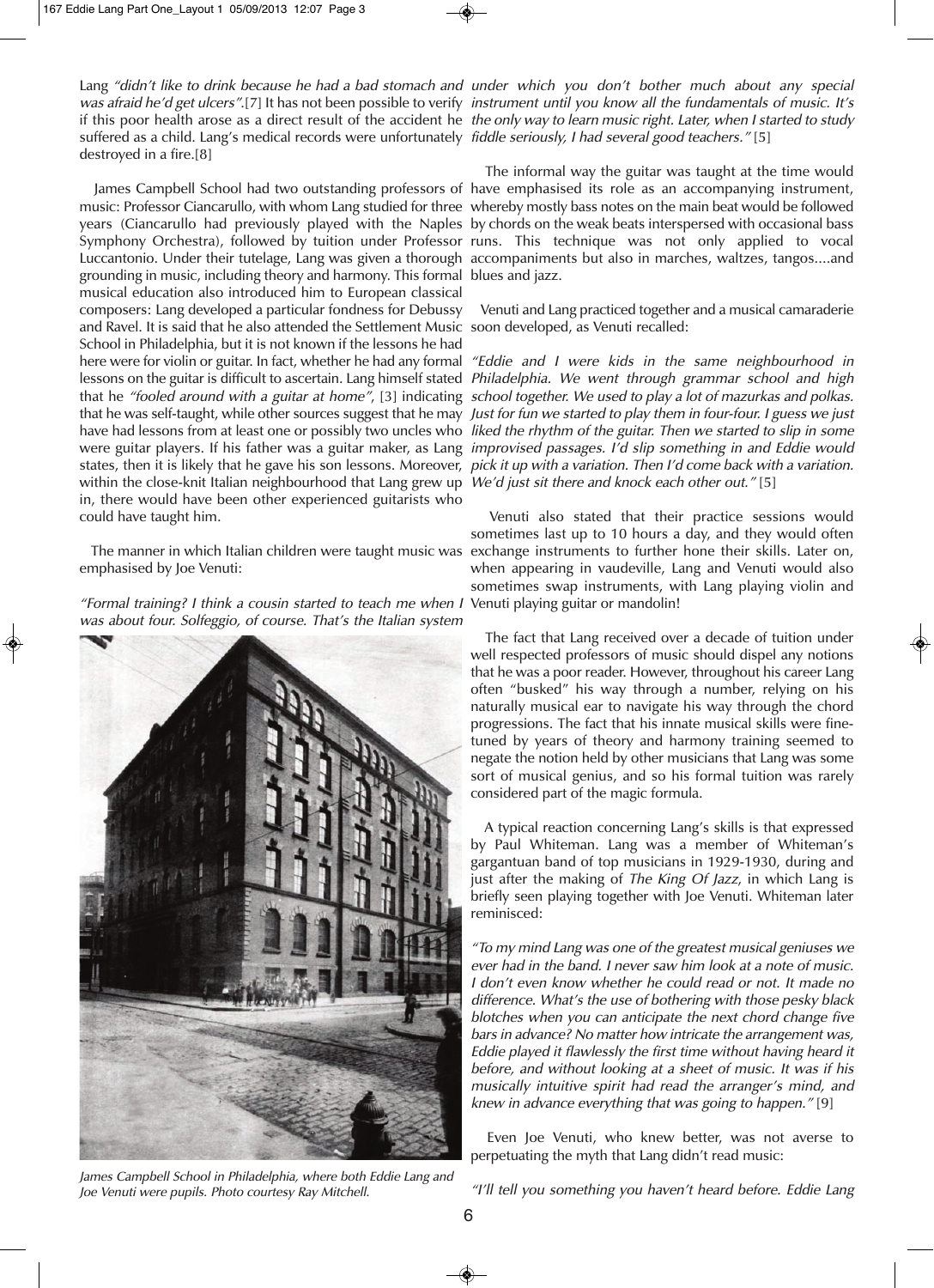didn't read a note of music. He could hear it so what was the venues were a feature of the bustling, lively South Street in *point of writing it for him. He had a great ear. When he used to S*outh Philadelphia. This was a cosmopolitan environment, with play something intricate, people who used to know that he was few venues having colour bars, where black and white just <sup>a</sup> "faker" used to bet he could not do it again. But he performers were often within earshot of each other, affording *remembered every note he ever played. If he played a great h*e opportunity for musicians to pick up new ideas from each thing once he knew it. And he was <sup>a</sup> brilliant rhythm man." [10] other.

Philadelphia before Lang joined the Mound City Blue Blowers, – especially in the stretch between Front Street and Seventh their most productive, and certainly best known, musical Street – but it was traditionally a middle class thoroughfare, association belongs to the period after Lang's return from dominated by fashionable tailors' shops. The atmosphere London in June 1925 as is therefore outside the scope of this started to change in the late 19th century as theatres and bars article.

teenager, after a popular basketball player in the local South two, reaching its peak during the 1920s but subsequently falling Philadelphia Hebrew Association league, a sportsman who had victim to the economic crash, closing in 1931. The theatre was almost certainly changed his own name from that given to him owned and managed by the influential and charismatic John T. at birth. This Anglicisation of names was especially common Gibson, a black entrepreneur who had tapped into the with the children of immigrants, who often spoke English as burgeoning market for black vaudeville acts. The venues he their first language and usually had a greater desire than their owned in Philadelphia became an important part of the TOBA parents to acculturate within the host country's mainstream circuit. Playing the New York, Philadelphia, Baltimore and society. Eddie's older brother Alexander was more often known Washington (DC) circuit was known as "going around the as Thomas or Tom (he appears on the 1920 census as Thomas, world" by black entertainers. with no mention of Alexander), and a sister – Magdelena – was known as Eadie. Incidentally, both Tom and Eadie were guitar players, though they did not achieve anything remotely like the South Street that both he and Venuti would go to hear black success of their more illustrious brother. Alexander's passport performers playing and singing. The inspiration derived from gives his occupation as "chauffeur", and the 1920 census lists such experiences can be heard in Lang's blues playing, him as a 'factory worker', which indicates that he was an odd-particularly in his bending of single strings to create "blue job man, willing to take on work wherever he could find it. notes". Eadie apparently worked during the 1930s as a guitarist, but there are no further details.

variety of folk music. Beyond the Italian folk songs that would living at his parent's house at 7239 Paschall Avenue, have been ever-present, there were other sounds that the Philadelphia (in the 1920 census he is listed as a "piano player young Lang would have encountered. Philadelphia played host – odd jobs"!). to a variety of immigrant communities, each importing their own indigenous folk music: amongst these were Poles, Germans, Irish and Jews.

The city had the largest African-American population north of the Mason-Dixon line, and was one of the most important cities Morris' Red Hot Dan (Victor 21127) features single string in the Northern states for both visiting and itinerant blues and counter melodies intermingled with strumming chords and an jazz musicians and singers. It even had its own black symphony overall blues feeling. Another typical example of Leecan's work



Charlie Kerr & His L'Aiglon Orchestra, 1923. L-R: Joseph DeLuca (tb), Leo McConville (t), Mike Trafficante (bb), Albert Valante (vln), Bob McCracken (p), Eddie Lang (bj/g), two saxophonists - Jerry DeMasi (sax), Vincenzo D'Imperio (sax) - but unsure which is which, Charlie Kerr (ldr, d). Photo courtesy of Enrico Borsetti via the Bixography Forum.

Although Venuti and Lang played together in bands in South Street is nowadays known for its bohemian atmosphere Salvatore Massaro adopted the name 'Eddie Lang' as a Founded in 1914, the Standard was the more famous of the began to open up along the street. Amongst these were blackowned theatres, most notably the Standard and the Dunbar.

Lang lived just a few blocks from South Street, and it was to

Growing up in Philadelphia, Lang was exposed to a wide Leecan. Leecan is listed in both the 1920 and 1930 census as Amongst the black blues players who lived in Philadelphia and plied their trade along South Street was guitarist Bobby

Added to this rich source of folk music was blues and jazz. Lang reveals some stylistic similarities. For example, Leecan's orchestra. A number of African-American-owned entertainment is his guitar backing to Margaret Johnson's vocal on Second What Leecan sounded like in the early 1920s we cannot be certain, since he did not record until later in the decade, but a comparison of the blues recordings Leecan made with those of guitar playing in the ensemble passages on Fats Waller/Thomas Handed Blues (Victor 20652). Compare this, for instance, with Lang's guitar on *Doin' Things* (OKeh 40825) by Joe Venuti's Blue Four.

> It is quite possible that Lang heard Leecan in Pennsylvania in the early 1920s. At the very least, Leecan's recordings provide evidence, albeit circumstantial, that black blues players who performed in Philadelphia were a source of inspiration for the young Eddie Lang, who displayed an empathy for the blues beyond that of most of his white contemporaries of the time.

> Lang's natural ability to assimilate different types of music and weave them into his own unique style, creating something highly original in the process, was similar in approach to that of Bix Beiderbecke, and in this respect it is no coincidence that they both had absolute perfect pitch. Jack Bland, the banjoist in the Mound City Blue Blowers, remembered Lang's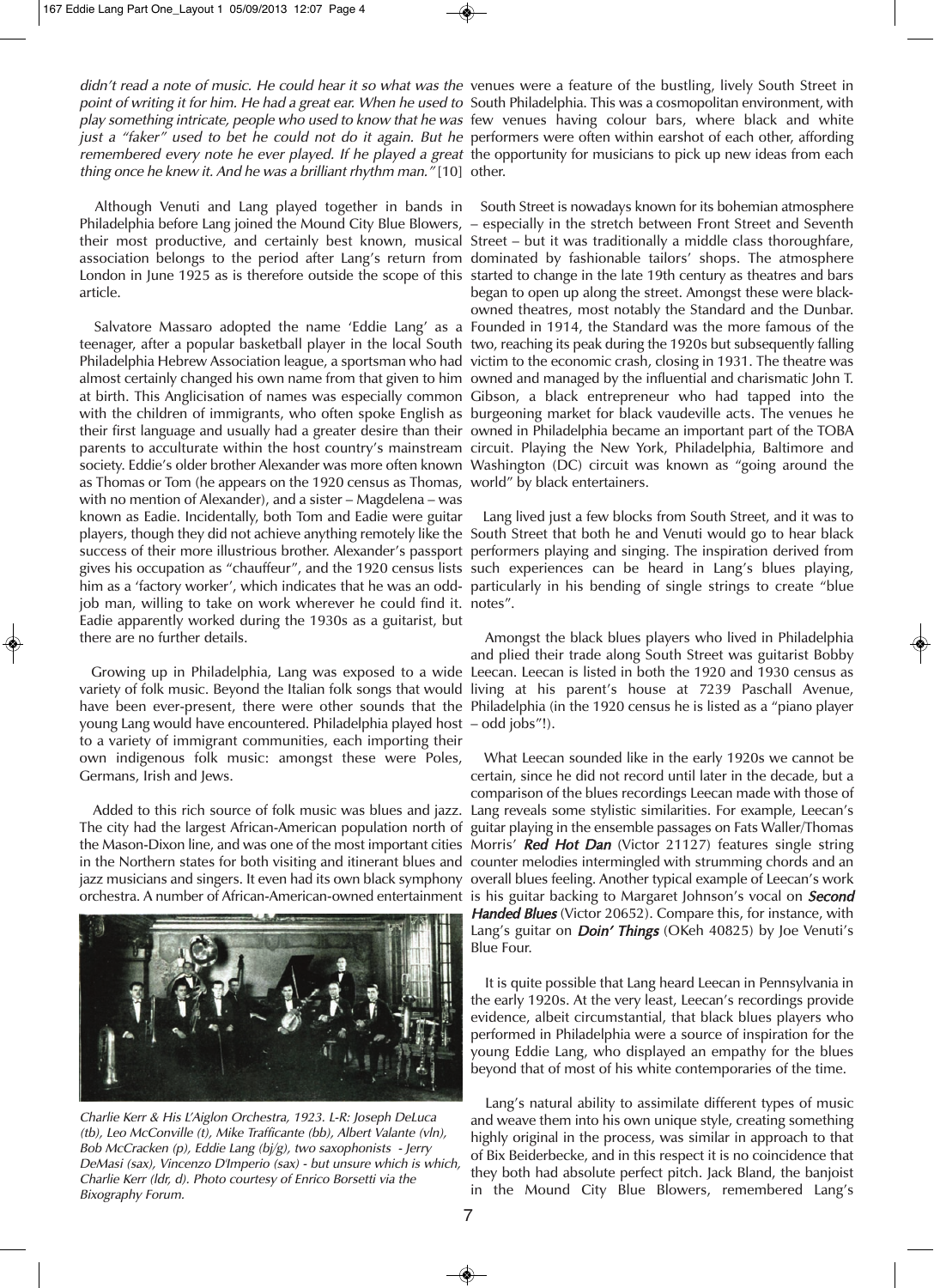knew. He used to go into another room and hit an "A" and virtuosity pointed in <sup>a</sup> new direction." [11] come back and play cards for fifteen minutes, and then tune exercise would have presented no problem for Bix either. for Edison, Lang left to join the vaudeville team of Frank Fay and Incidentally, like Lang, Bix was also a superb card player!

### Early Professional Work

Eddie Lang's first paid job was in 1918, as a banjoist in a band directed by local drummer Chick Granese, in which 15 yearold Venuti was already a member. The outfit played at Shott's and returned to New York, joining trumpeter Vic D'Ippolito's Cafe at 12th and Filbert Streets, Philadelphia. Though Lang was band at the Danceland ballroom. The band folded after a final hired as a banjoist, within a few weeks he was also being performance on New Year's Eve, 1923. D'Ippolito joined Ted featured on guitar. This job was followed by short term dates Weems' band for six months and Lang joined the Scranton at various bars and cafes in Philadelphia around 1919 and early Sirens, a local band through which many dance band and jazz 1920, which provided the young guitarist with plenty of luminaries passed, including the Dorsey Brothers, Billy opportunities to absorb the disparate musical styles that Butterfield, Bill Challis and Russ Morgan. When Lang joined, emanated from such venues.

Charlie Kerr's Orchestra, one of Philadelphia's top bands of the engagement, subsequently touring a series of one-nighters. Billy time, playing at Al White's Dance Hall at 10th and Market Lustig and his Sirens then returned to Atlantic City and opened Streets and later, in 1921, at the Café L'Aiglon. Lang stated that at the Cafe Follies Bergere on June 24th, 1924. he joined the band as a violinist, [4] but soon doubled on banjo and guitar. He was already gaining a reputation as a banjoist and guitarist, to the point of being specially featured in "stop Beaux Arts Café, were the Mound City Blue Blowers, a novelty choruses" on banjo that demonstrated his prowess. As Richard band featuring a kazoo, paper-and-comb and banjo, and riding DuPage noted:

"This type of solo was <sup>a</sup> departure from the traditional away, when Lang walked in and asked to join in. As Richard rapidamente thrumping of triplets and syncopated full chords Hadlock noted: in which banjoists, influenced by pre-war minstrel shows and

phenomenal ear: "He had the best ear of any musician <sup>I</sup> ever ragtime, framed their concepts of jazz. Eddie's single string

*his instrument perfectly. I've seen that happen."* [7] This In mid-1923, after making his recording debut with Kerr's band Barbara Stanwyck (the latter was later to find fame in Hollywood) in New York, but soon returned to Philadelphia because of illness, presumably the digestive system condition that he had suffered from since his childhood accident.

In 1920, Lang moved up in the local dance band world, joining opened at the Beaux Arts Café in Atlantic City for a two-week After a few weeks, Lang recovered from his bout of illness the band was directed by Billy Lustig and known as "Billy Lustig and his Sirens Orchestra". On New Year's Day 1924, the band

> Appearing in Atlantic City at the same time, at the nearby high on the success of their Brunswick records. One evening, late into the night, the Mound City Blue Blowers were jamming



Billy Lustig and his Sirens Orchestra (left to right): Sid Trucker (cl, ts), Billy Lustig (vln, ldr), Ted Noyes (d), Irving "Itzy" Riskin (p), Russ Morgan (tb), Vic D'Ippolito (t), Eddie Lang (g), Alfie Evans (as), Mike Trafficante (bb). Photo courtesy Josh Duffee via the Bixography Forum.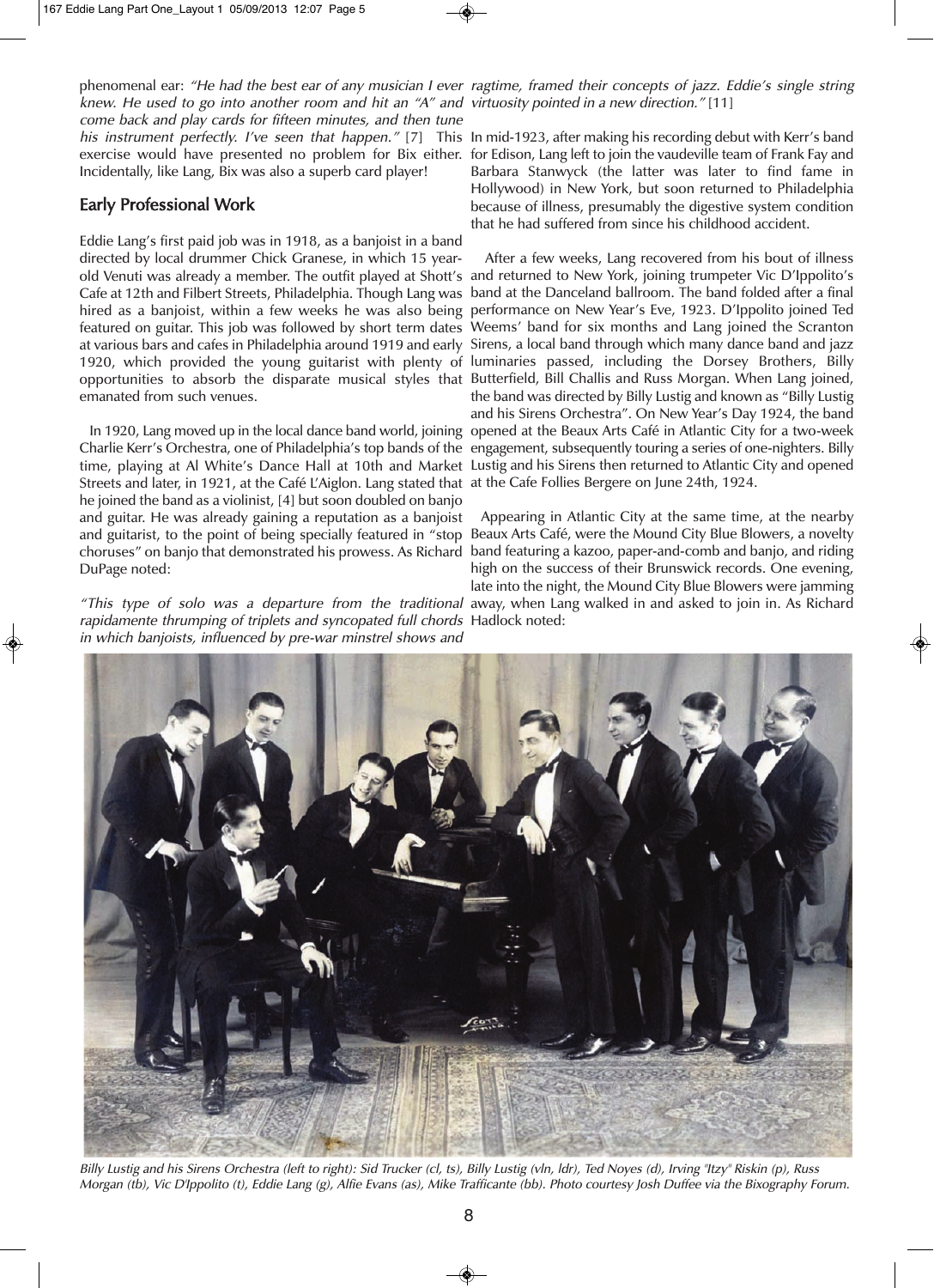

Courtesy Joe Moore.

"In casual jam sessions, the uncommon sound of Lang's guitar World to wrap around his comb! It is also said that Slevin *added harmonic flesh and rhythmic bones to the rather rickety* attempted to play paper and comb, but found that the sound of the little group." [12]

Cafe Follies Bergere regularly to listen to Lang play solos on sessions, as well as to rehearse the numbers they would later banjo and guitar. After a few days, the Mound City Blue record and/or perform in public. Blowers' banjoist Dick Slevin walked up to Lang and offered him \$200 a week to join the band. Lang initially turned the offer down but with the encouragement of Lustig's sidemen came into being: eventually accepted. He joined the Mound City Blue Blowers in New York in time for the band's opening night at the Palace *"I was a bellhop in the Claridge hotel [St Louis] and across the* Theater. Lang's stage rehearsal with the Mound City Blue *street* was*a* place called Butler Brothers' Soda Shop. Dick Slevin Blowers in New York almost didn't happen: turning up an hour worked there and there was a little colored shoe-shine boy who or so late, Lang's voice was heard from way up in the balcony used to beat it out on the shoes. Had a phonograph going. I of the Palace Theater: "Hey, are you boys down there?" Lang passed with my comb, and played along. Slevin would have had entered via the fire escape and lost his way through the *liked to play a comb but he had a ticklish mouth, so he used a* labyrinth of back stage corridors! [7]

### The Mound City Blue Blowers

The Mound City Blue Blowers were formed in St. Louis in 1923 *that time. His musicians used to drop in at the restaurant where* and initially consisted of Red McKenzie on paper and comb, we hung out. They were impressed and told their boss. He took Dick Slevin on kazoo and Jack Bland on banjo. By the Autumn us to Chicago to record with his band, as a novelty. of 1923, the trio felt sufficiently well rehearsed to play in public, and secured a job playing in-between sets at St. Louis' Turner About <sup>1924</sup> it was. Volly de Faut and Elmer Schoebel were Hall.

instrumentation and this aspect was undoubtedly the key to of Slevin's kazoo and what McKenzie called his "hot comb" there was genuine feeling, especially when it came to The Mound City Blue Blowers played the Palace in August, interpreting the Blues.

Eddie Condon later said, somewhat mischievously, that Red McKenzie only used strips of newspaper from the New York

The Mound City Blue Blowers would from then on visit the almost every evening with a bottle or two for informal jam vibrations of the paper tickled his sensitive lips, and so he stuck to the kazoo. The novel trio would retire to Bland's apartment

In the late 1930s, Red McKenzie reflected on how the band

kazoo. He got fired across the street and got <sup>a</sup> job in <sup>a</sup> big soda store. He ran into Jack Bland, who owned <sup>a</sup> banjo, and one night after work they went to his room. He and Slevin started playing. They got me. Gene Rodemich's was <sup>a</sup> famous band at

The Mound City Blue Blowers traded on the novelty of their *day, and set the date for Brunswick. That was the time we made* their success. However, even through the hokum instruments *million copies. Brunswick put us in a cafe in Atlantic City called* When we got to Chicago we went down to the Friars' Inn. there. Isham Jones was at the place and he asked us what instruments we were playing. He had us come to his office next "Arkansas Blues" and "Blue Blues". They say it sold over <sup>a</sup> the Beaux Arts. <sup>I</sup> met Eddie Lang in Atlantic City. In New York, 1924."

> In the early 1940s, Jack Bland was interviewed by Art Hodes and recalled: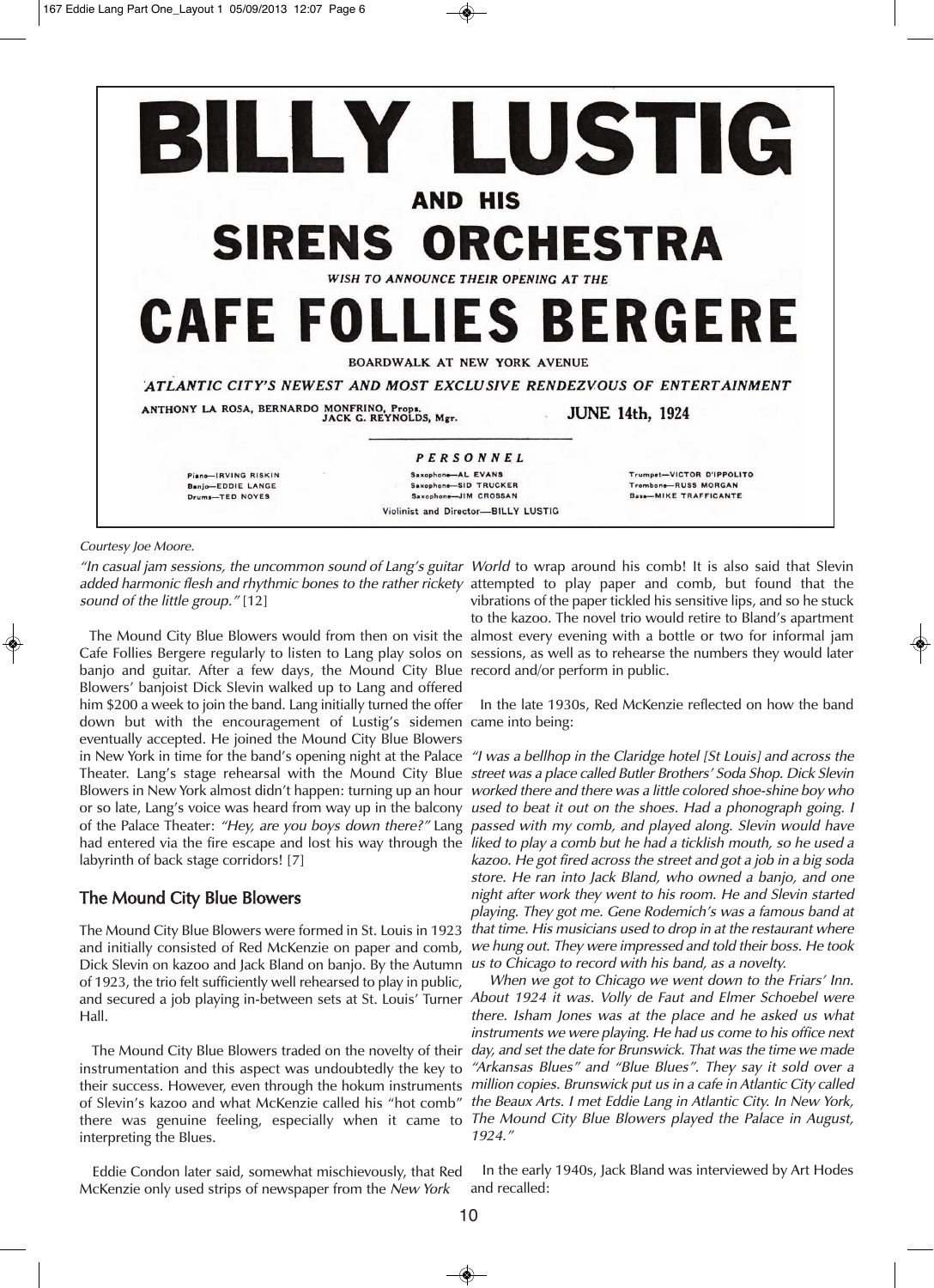"I was working in a soda fountain in St. Louis and one day a McCoy's kazoo playing on **Michigan Water Blues** (Columbia fellow came in and asked for <sup>a</sup> job. He got the job but wasn't so good as <sup>a</sup> soda clerk. That night he went out with me to the place where <sup>I</sup> was staying. <sup>I</sup> had <sup>a</sup> banjo; he saw it and enquired if <sup>I</sup> could play it. <sup>I</sup> said yes, <sup>a</sup> little, so he pulled <sup>a</sup> 'kazoo' out of his pocket and we stomped off. It sounded pretty good, so that night we went to the Arcadia Dance Hall....banjo, kazoo and all.

After the dance we took <sup>a</sup> couple of girls home; they lived in North St Louis. After leaving the girls we stopped at the Water-Tower Restaurant and we ran into Red McKenzie. We sat there and played until the owner ran us out of the place; then we got onto the Grand Avenue street car with the whole gang and <sup>a</sup> donkey conductor who liked music. We played for two roundtrips until Dick Slivin [sic], the kazoo playing soda clerk, got into an argument with the conductor." [13]

McKenzie's comment about a recording session with Gene Rodemich's band is perplexing, since there are no Rodemich recordings featuring the trio. In Jazz and Ragtime Records, Brian Rust notes: "...the Mound City Blue Blowers are said to have appeared with this band, as they may have done on the stand, but not in the recording studio." A kazoo can be heard on **Mobile Blues** (Brunswick 2599) but it does not sound like Slevin and was probably played by one of Rodemich's own sidemen.

The answer is provided by Jack Bland, who told Art Hodes: "Then our next adventure was to go to Chicago to take <sup>a</sup> chorus on <sup>a</sup> record with Gene Rodemich. The night before we were supposed to make the record we went down to Mike Fritzel's place, known as the Friar's Inn, where the Brunis brothers [Merritt and Henry] had the band. They asked us what we were doing in Chicago. We told them that we could make some funny kind of <sup>a</sup> noise so they got us out on the floor to play.

Right in the middle of our second number <sup>a</sup> fellow walked out on the floor and said, "What kind of music is this?" It happened to be Isham Jones.

We told him that we were going to take <sup>a</sup> chorus on <sup>a</sup> record with Gene Rodemich the next day. He told us to go to <sup>a</sup> Turkish bath and 'get yourselves hoarsed up so you can't play those freak instruments.' And he pressed some folded money into McKenzie's hand, and said, "I will get you <sup>a</sup> date on Brunswick Records by yourselves.'

We didn't show up for the Rodemich records and two days later recorded Arkansas Blues and Blue Blues for Brunswick as the Mound City Blue Blowers." [13]

Arkansas Blues and Blue Blues (Brunswick 2581) were recorded at Brunswick's Chicago studios on February 23rd, 1924 and proved to be, as McKenzie stated, an instant hit. The novelty format quickly led to several other groups emulating their style. Amongst these were the Goofus Five, featuring the multi-talented Adrian Rollini on goofus (later on bass sax), drummer Stan King doubling on kazoo, Tommy Fellini on banjo and mixed race cornetist Bill Moore. Vernon Dalhart and Ed Smalle were other performers who took up the kazoo and jumped aboard the novelty bandwagon set in motion by the Mound City Blue Blowers, as did Boyd Senter, better known as a saxophonist and clarinettist possessed of an altogether idiosyncratic style.

Viola McCoy is one of the few black singers to have recorded on kazoo, surprisingly so considering that the instrument had been used by black performers since the late 19th century.

A3921), recorded on May 24th, 1923, predates the Mound City Blue Blower's first recording by nine months.

The Goofus Five's Stan King wasn't the first drummer to play kazoo. The ODJB's Tony Sbarbaro was a habitual user, as photographs show, though he recorded on the instrument with the ODJB only once, on the ODJB's 1921 recording of **Crazy Blues** (Victor 18729). For years, Sbarbaro's chorus on this side was thought to have been played by Eddie Edwards, who was known to have used a "kazoo mute" in the bell of his trombone for novelty effect, but there is no doubt that this is Sbarbaro, struggling slightly with the vagaries of the kazoo's pitching and as a result sounding slightly out of tune.

In fact, the first appearance of the kazoo on recordings predates the ODJB by almost a decade. The earliest known recording is **Rum Tum Tiddle** (Victor 17037), made at Victor's Camden studios on December 22nd 1911, on which no less an entertainer than Al Jolson, on his first recording session, buzzes away on the instrument. The following year, ragtime singer Gene Greene played the kazoo on several of his Pathé recordings made while in England, including his own composition, Mocking Bird Rag (Pathé 5369), this also being first known example of the use of the kazoo on a recording made outside the USA.

The kazoo would undoubtedly have been familiar to audiences a good deal further back than these recordings, with an antecedence probably well established in vaudeville by the early 1900s. Its earliest use as an instrument in syncopated music is likely to be found in black "spasm" bands of the late 19th century, where the kazoo would have both carried the melody and been used to "scat" across blues themes, with banjos and / or guitars providing a rhythmic accompaniment. In fact, banjoists and guitarists would often double on kazoo when a novelty effect was required, as 1920s recordings such as those by the Dixie Jazzers Washboard Band / South Street Trio show. Bobby Leecan can be heard playing kazoo on several of these sides.

The kazoo craze didn't take off to anywhere near the same extent in Europe, though there were kazoo bands of a spasm variety, and there is at least one record, made in London, that clearly demonstrates the influence of the Mound City Blue Blowers. This is The Only, Only One backed by Do You **Remember The Love Nest** (Aco 15727) by the Irving King Trio. Irving King was a pseudonym for Reg Connelly and Jimmy Campbell, the composers of Show Me The Way To Go Home – a huge hit of the time, and a perennial "drinking anthem" ever since. Connelly is almost certainly the pianist on the Aco recording (he is named as accompanist on Aco recordings by other artists), and Campbell the 'kazooist', but the identity of the banjoist is not known.

The paper and comb (or tissue and comb) used by Red McKenzie on Mound City Blue Blowers recordings is also likely to have been used in spasm bands dating back to the late 19th century, though as far as the author is aware there are no recordings on this "instrument" made before Red McKenzie buzzed down the recording horn! McKenzie would also scat sing, usually projecting his voice into an ordinary water tumbler.

Considering the huge sales that resulted from **Arkansas Blues**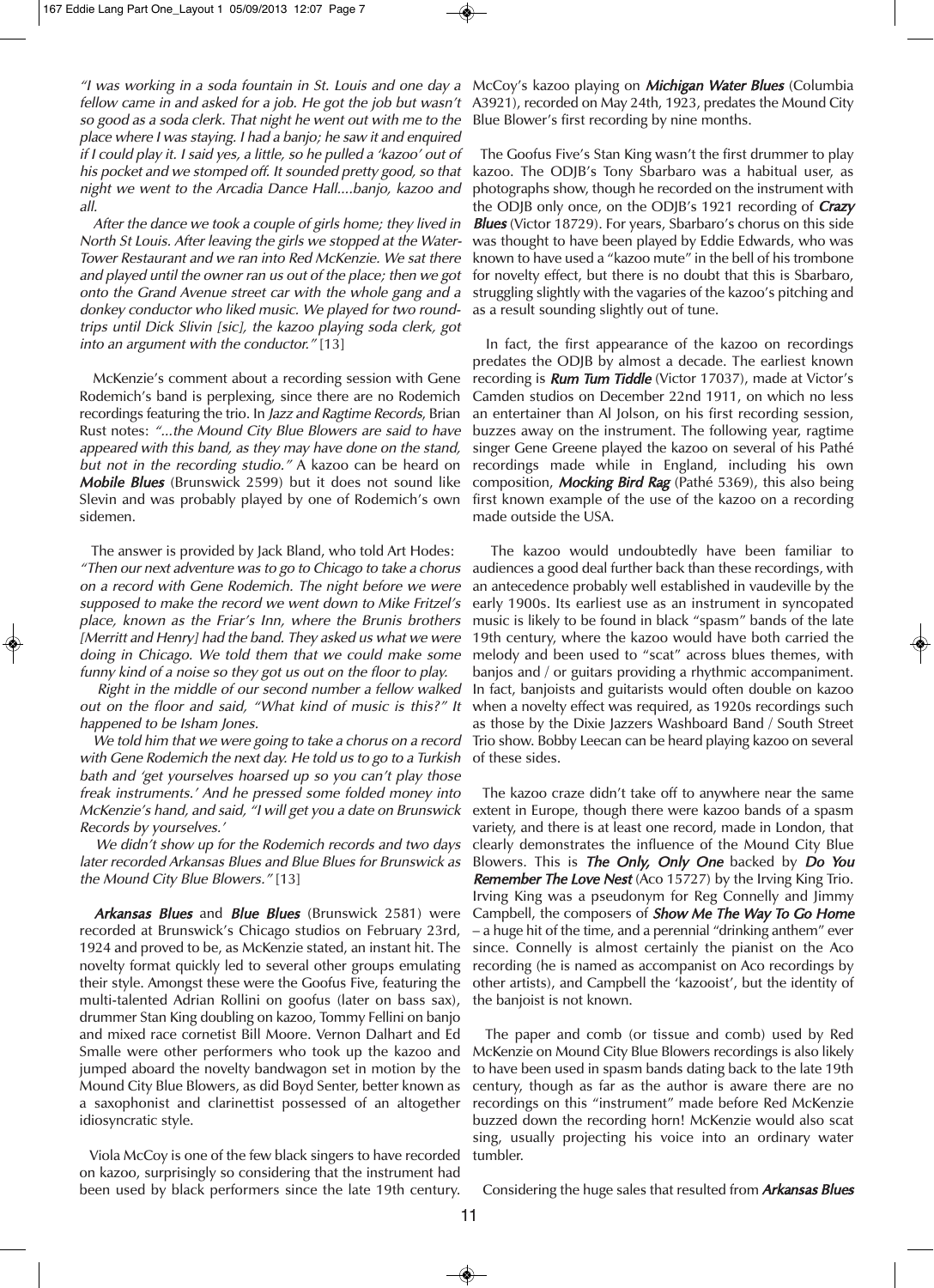

The Mound City Blue Blowers, 1924. L-R: Dick Slevin, Jack Bland, Eddie Lang, Red McKenzie. Photo courtesy Ray Mitchell.

and *Blue Blues,* Brunswick's attitude towards the Mound City the band, though neither this nor any other record made by the Blue Blowers was surprisingly apathetic. The company band would equal the sales of Arkansas Blues / Blue Blues. apparently felt they would be a one hit wonder and as a result weren't overly keen to record the band again. However, the Mound City Blue Blowers had an ardent supporter in Frank short-lived, and he joined the Ray Miller Orchestra on or about Trumbauer, already established as an outstanding "hot" March 21st, 1924. *"Red McKenzie was forever telling me to get* saxophonist and at the time a member of Gene Rodemich's *out of St. Louis, and I guess, indirectly, he was responsible for* band. In fact, Trumbauer was one of the musicians in the *my joining Ray Miller's Orchestra",* Trumbauer later recalled. Rodemich band who heard the Mound City Blue Blowers and [14] had told the bandleader how impressed they were.

Blue Blowers' prospects and persuaded Brunswick to change band at the Beaux Arts Cafe in Atlantic City. In later years, Ray their minds, as Phil Evans outlined:

"Gus Haenschen of Brunswick Records was in St. Louis during again it was Frankie Trumbauer who proved to be pivotal:- March 1924 in search of new talent to record. Tram tried to persuade Gus to record the Mound City Blue Blowers, but his "I tried to get Ray to bring the Mound City Blue Blowers to requests were met with Gus's belief that the recording of Atlantic City as an added attraction, but he wasn't interested. It Arkansas Blues they had made in Chicago in February was wasn't until I offered to pay their transportation and expenses sufficient. Tram held fast to persuading Gus to record the unit that he realized how serious I was and that they must be great. again, and finally Haenschen said that he'd do so with the stipulation that Tram be on the recording date." [14]

13th, 1924, the Mound City Blue Blowers entered the sol turned him down."[14] Brunswick studios for their second recording session. For technical reasons, the session failed to produce a side suitable for release, so the band plus Trumbauer went back the next day and his first recording on guitar – was *Tiger Rag* (Brunswick and re-made San and Red Hot, which were subsequently 2804), recorded on December 10th, 1924. On the session released on Brunswick 2602. The record was another hit for mate, **Deep Second Street Blues**, Lang's empathy with the blues

Trumbauer's stay with Gene Rodemich's band proved to be

Trumbauer was far from pessimistic about the Mound City Miller's stage show, and on May 31st opened with the Miller By May 1924, the Mound City Blue Blowers were part of Ray Miller claimed to have discovered the Mound City Blue Blowers, but in fact the truth is somewhat different, and once

With Trumbauer temporarily added to their ranks, on March *interested in making money on three guys from my home town,* Ray sent for them, and they were an absolute smash! He was so enthusiastic about them that he wanted to give me something for bringing the boys to his attention. <sup>I</sup> wasn't

Lang's first recording with the Mound City Blue Blowers –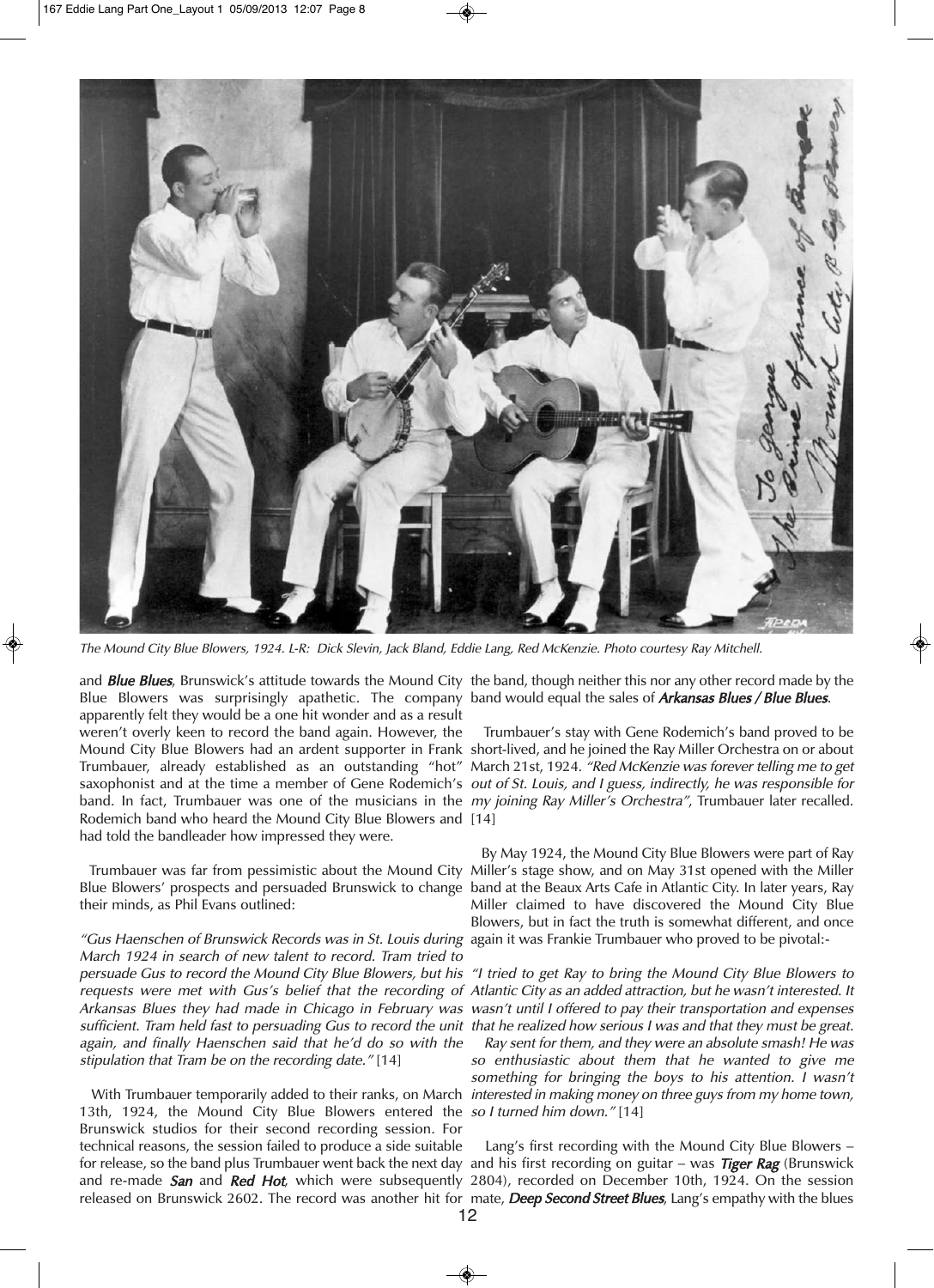tradition can be clearly heard from the first note of his solo, T**he Demise of the Banjo and the Rise of the Guitar** which is mainly played single string. To add contrast and a modernistic touch, Lang also strums a chromatic chord Through the Mound City Blue Blowers' recordings and stage progression across two bars during his solo, from the tonic to appearances, Lang quickly became recognised as a unique the subdominant (C7 to F7, or I to IV), specifically C7-C#7-D7- musician amongst his peers and, as a result, the guitar started D#7-E7-F7. Rapidly strummed chromatic chord sequences like to be re-evaluated as an instrument in dance band and jazz this are typical of Lang's work, both in solos and during environs. As Bix did for brass sections, so Lang's guitar style ensemble passages. On up-beat numbers, such as *Tiger Rag, w*as changing the way rhythm sections functioned. he often uses the lowest string on the guitar to play a "walking" bass line in either 2/4 or 4/4 time, sometimes slightly anticipating the beat and at other times ahead of it, creating syncopated music were easily outnumbered by famous tension. By comparison, conventional banjo players' staccato banjoists, amongst whom were Eddie Peabody, Fred Van Eps, on-the-beat style seems anachronistic.

strings - to achieve overtones that provided an added effect, one that was virtually impossible for banjoists to emulate since the instrument does not lend itself to this technique.

In all, Lang played guitar on 14 issued recordings by the Mound City Blue Blowers, as follows:-

Red McKenzie, comb / Dick Selvin, kazoo / Eddie Lang, guitar / Jack Bland, banjo

New York, December 10, 1924 14438 Tiger Rag Br 2804 14440 Deep Second Street Blues Br 2804

New York, February 9, 1925 14872 / 74 **Gettin' Told** Br 2849 14875 / 76 Play Me Slow Br 2849

New York, March 24, 1925 597-W; 15775 Wigwam Blues Br 2908

New York, March 25, 1925 612-W; 15778 **Blues in F** Br 2908

New York, December 12, 1924 14470; 288 When My Sugar Walks Down The Street Voc 14977 14472; 290 **Panama** Voc 14977

New York, January 26, 1925 334 **Best Black** Voc 14978 336 **Stretch It, Boy** Voc 14978

New York, August 7, 1925 1068W The Morning After Blues Voc 15088 1070/71W Happy Children Voc 15088

New York, September 1, 1925 1642/44W Hot Honey Voc 15166

New York, October 29, 1925 E-16795 If You Never Come Back Voc 15166

Note: All Vocalion sides issued as McKenzie's Candy Kids

Lang also used harmonics – generated by barely touching the music tradition. For these banjoists, jazz was more or less Until Lang's arrival on the scene, guitarists recording Harry Reser and Roy Smeck (the "Wizard of the Strings"), all of whom were steeped in the ragtime and novelty syncopated another "novelty" to add to their repertoire.

> Sam Moore was one of the first white guitarists to record syncopated music as a guitar soloist. In his Laughing Rag, recorded for Gennett, OKeh and Victor in the early 1920s, he bends the strings on his eight string Octo-chorda guitar in a way that suggests that he was well aware of Southern folk music and the Blues, a factor also hinted at in a news item in the Columbus (Georgia) Ledger of April 9th, 1924: "Among the most appreciative of Sam Moore's audiences are the negroes who go north... [they] often talk to the performer from the galleries, which makes the act 'go big'..." [15]

> Laughing Rag has an introduction that reminds one of the sort of chromatic progressions that Lang would later use. However, in this case they are played in a ragtime manner and, unlike typical Lang, they progress downwards, E7 - Eb7. We should bear in mind that Moore was from a previous generation to Lang, born in Monticello, Florida, in 1887. Furthermore, though the title reflects the ragtime craze, **Laughing Rag** owes as much to the Hawaiian steel guitar tradition, emphasised by the fact that Moore uses a metal slide.

> Nick Lucas (Dominic Nicholas Anthony Lucanese) was another white guitarist that recorded syncopated music as a soloist before Lang. Though he was younger than Moore by several years, having been born in 1897, his style was also set in the ragtime tradition and his early recorded solos have a similar novelty appeal, despite the later appellation "the grandfather of the jazz guitar" (the model of guitar that Gibson built for him in 1923, with an extra deep body, is still popular today amongst jazz musicians). Lucas' melodic single string work interspersed with short staccato strumming of chords is echoed to a certain extent in Lang's later recordings, though as with Moore, his approach is far closer to ragtime than jazz. Lucas' introduction to *Pickin' The Guitar*, recorded June 1922 (Pathe 020794) and October 20th, 1923 (Brunswick 2536) is about the closest he comes to being modernistic. This number also features strummed chords, played in a manner similar to those heard in Runnin' Ragged (OKeh 41361), recorded by Venuti's Blue Four in 1929. In Teasin' The Frets (same dates and catalogue numbers as above), Lucas plays a repeated rhythmic passage starting with a diminished 7th chord followed by the root: F#dim - C (in classical harmonic analysis this progression is notated as #IV-I). This was a fairly common progression in ragtime.

> Another guitarist who made records in the early 1920s in advance of Lang was Sylvester Weaver, an underrated blues player who sadly left few recordings for our appreciation.